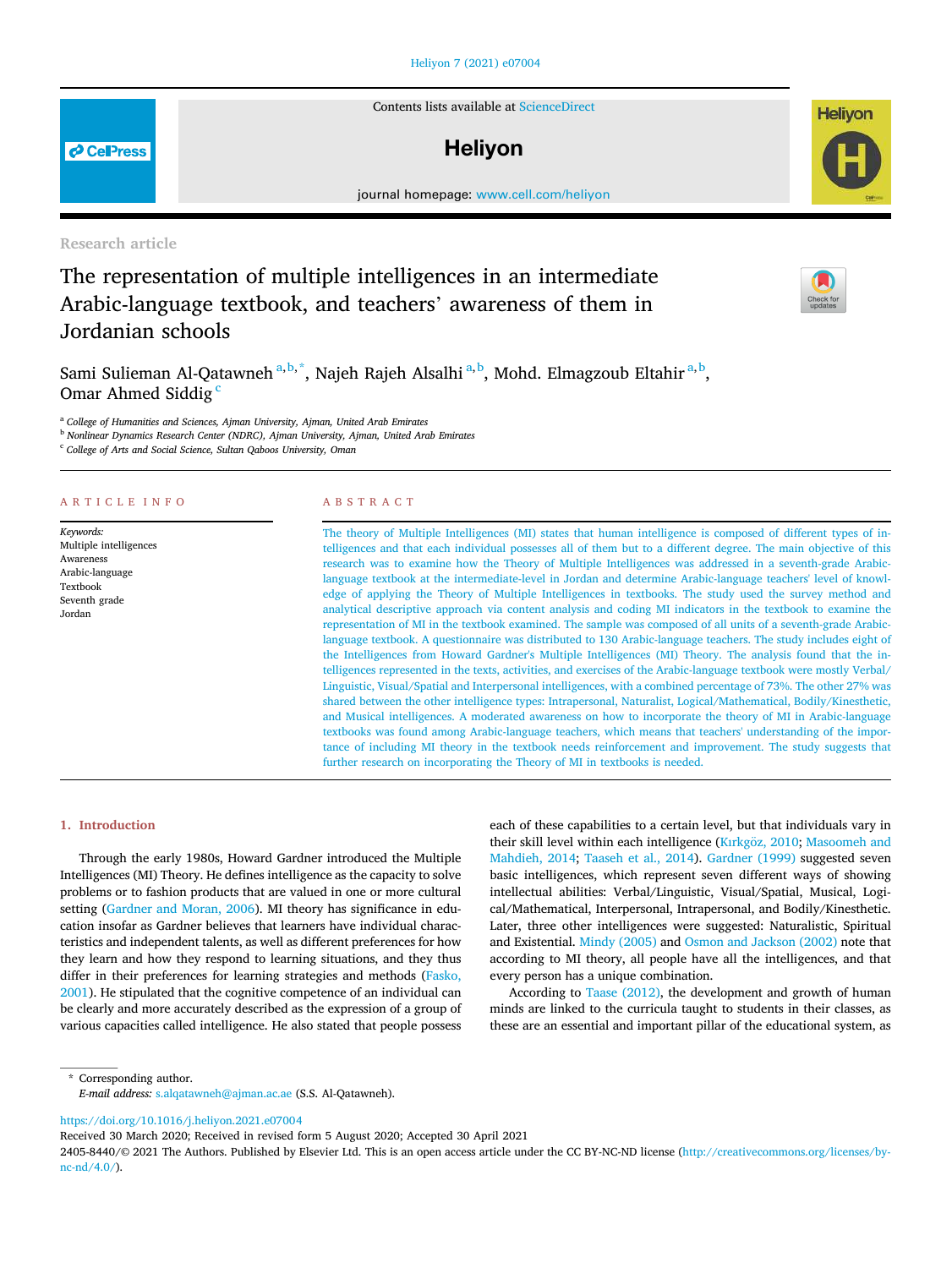well as reflecting the reality of the community, its philosophy, and its needs. Textbooks have become the most used resource that instructors utilize in language classrooms every day. Therefore, textbooks serve as a go-between feature in communicating students' learning goals with the aid of instructors. As such, it is important to conduct research and investigate these textbooks (Taase, 2012).

# *1.1. Theory of multiple intelligences*

The Theory of Multiple Intelligences was established in the late 1970s and early '80s by psychologist Howard Gardner, who pointed out that humans possess eight or more fairly independent intelligences. Gardner and Moran (2006) noted that individuals rely on these intelligences independently and collectively to make things, produce behaviors, and resolve issues that apply to the communities where they live. According to Taase (2012), have been identified as follows:

- Linguistic intelligence: Involves well-developed verbal skills in verbal and nonverbal language.
- Logical-mathematical intelligence: Points out to the capacity to solve problems, use numbers effectively, understand cause and effect relationships, and recognize patterns.
- Visual/Spatial intelligence: Refers to all forms of spatial and graphical knowledge, as well as for drawing, painting, visual arts, architecture, navigation, and well-developed mental images.
- Musical intelligence: Includes the ability to recognize composition and performance in rhythm, pitch, melody, and music.
- Body-kinesthetic intelligence: Expertise in using one's whole body to express ideas and feelings and facility in using one's hands to produce or transform things.
- Naturalistic intelligence: Transacts with the awareness of nature and the environment; this is the ability to recognize and categorize different types of living species.
- Interpersonal intelligence: Opportunity to effectively recognize and respond to other people's beliefs, impulses, perceptions, and actions.
- Intrapersonal intelligence: Ability to identify one's feelings, fears, and motivations; i.e., self-awareness.

In his MI theory, Gardner stated that an individual who has a particular capacity in one intelligence maybe not automatically have the equivalent capacity in another intelligence (Gardner and Moran, 2006). Further, some contemporary academics such as Diamond and Hopson (1998), Lucas et al. (1998), and Nisbett (2009) have shown that intelligence is affected by environmental conditions.

In contrast, several researchers argue that intelligence has a fixed characteristic, whereby a person is born with a fixed intelligence, and nothing can be done to change that (for example, Eysenck, 1994; Jensen, 1998). Gardner (1983) explains that in MI theory, intelligence is seen as a blend of hereditary potentials and abilities that may evolve in a variety of ways, through relevant expertise. Tahriri and Divsar (2011) show that studies on the theory of MI gained popularity and momentum because of Gardner's works, which they attribute to the theory having a philosophy based on the learner.

# *1.2. Integrating Multiple Intelligences Theory in TESOL and ESL*

Christison (1998) referred to the importance of integrating Multiple Intelligences Theory into Teaching English as a Foreign Language (TEFL) and Teaching English to Speakers of Other Languages (TESOL). MI theory could provide teaching methods that promote learning differences between individuals according to their intelligence and improve the English language skills and capabilities of learners across the curriculum. Furthermore, according to Campbell (1997), MI learning allows educators to promote a wide variety of

cultures and languages that learners carry into the classroom. It enhances a variety of teaching methods and abilities that are tailored to each individual learner and, to a certain level, their social context. Spirovska (2013) and Christison and Kennedy (1999) suggest that instructors should concentrate on suitable strategies in order to apply MI theory in the TEFL/English as a Second Language (ESL) schoolroom. They suggest that MI theory can be used as follows in language classrooms:

- as an instrument to help students gain a deeper understanding of their own abilities and learning preferences;
- as an instrument to improve the best comprehension of students' intelligence, and attention to varieties of intelligence in the classroom;
- as a guide to give learners a broader variety of study methods, and to promote their comprehension and learning;
- as a guide to designing and writing lesson plans that address the full range of student needs.

# *1.3. School textbooks and multiple intelligences*

MI theory has been adopted in the curriculum at the elementary, middle-school and even college levels (Botelho, 2003; Sinder, 2001). According to Sinder (2001), utilizing MI in schoolbooks and teaching means that learners are taught and can demonstrate their comprehension in several different ways. As we know, textbooks are among the most commonly utilized academic resources and supply high-quality variables for the successful delivery of education in any part of the world (Cocking et al., 2000). Many schools began to center their curricula on the theory of MI after the publication of Gardner's *Frames of Mind* in 1983 (Weiner, 2001). An MI theory perspective has motivated teachers to find new ways to help all students in their classes. Checkley et al. (1997) describe five approaches to curriculum change according to teaching for MI, as follows:

- 1. Design of lesson: Using all or several of the intelligences in lessons or asking student views about the best way to teach and learn certain subjects.
- 2. Interdisciplinary units: Secondary schools usually involve interdisciplinary units.
- 3. Projects for students: Students have the ability to learn to initiate and manage complex projects.
- 4. Evaluations: Evaluations are designed to let students explain what they have learned. Sometimes this takes the form of enabling each student to devise how they will be assessed while meeting the quality criteria of the teacher.
- 5. Apprenticeships: Apprenticeships may allow students to gradually gain a valued skill with effort and discipline over time.

Boulmaiz (2017) states that the needs and potential of learners should be taken into account when designing textbooks. MI theory can perfectly serve this purpose and make a great contribution to language teaching and learning, as it allows for the involvement and consideration of the needs, potentials, styles, and intelligences of the learners. According to Chen et al. (2009), several schools around the world have integrated MI theory into their mission, education system, education content, and teaching methods. In addition, multiple books have indeed been written (from different perspectives) about the importance of MI theory to learners and educational institutions, such as *Multiple Intelligences in the Classroom*, written by Thomas Armstrong (1994). The government of Jordan is currently giving considerable attention to improving the textbooks of all educational levels (K to  $12<sup>th</sup>$  grade), which it is one of their main goals for the schoolbook improvement program (Jordanian Ministry of Education, 2018).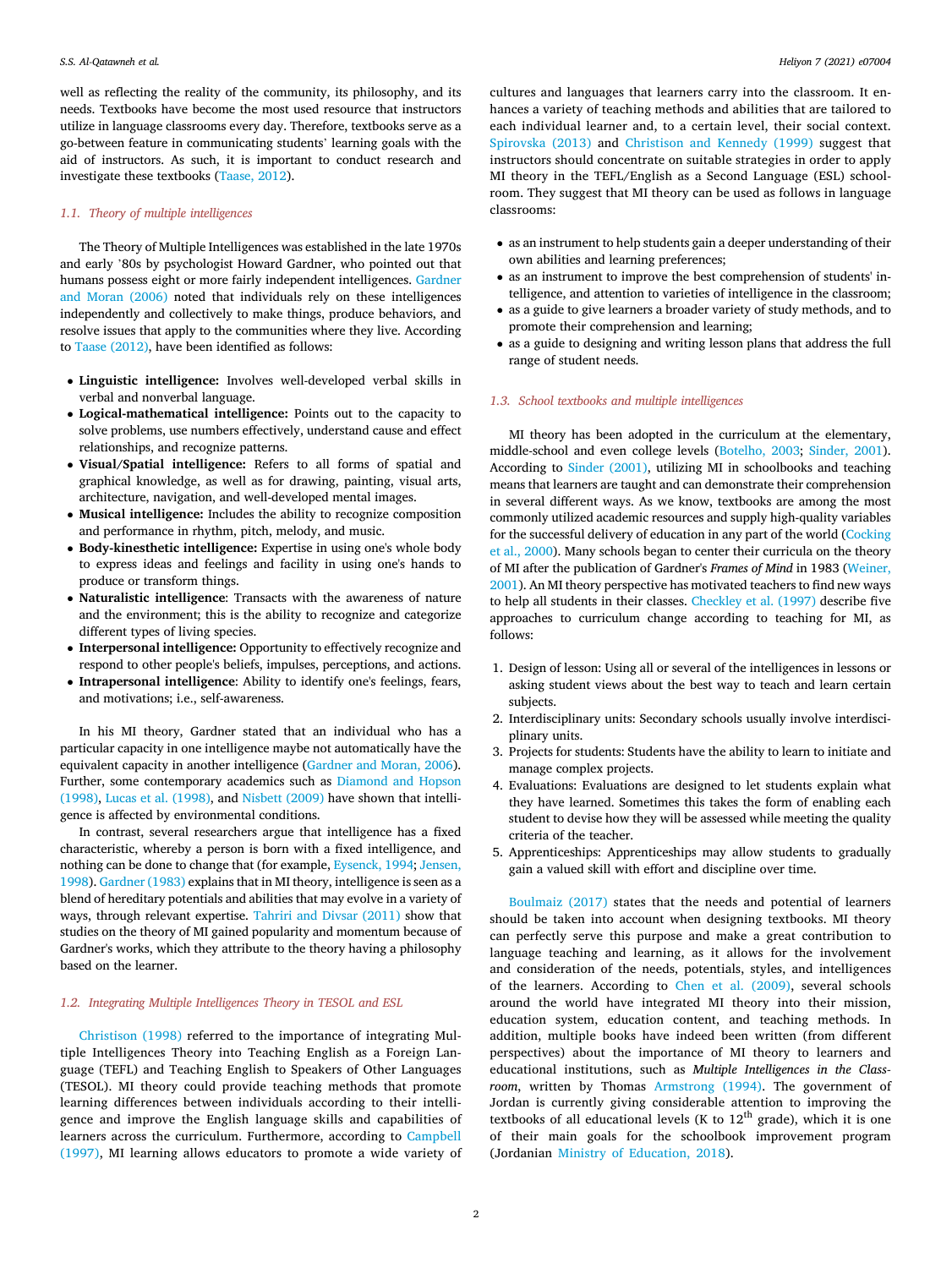### *1.4. Previous research*

Many studies have been carried out on the inclusion of MI in the content of school textbooks (Ashtarian and Ashtarian, 2015; Botelho, 2003; Ebadi et al., 2015; Kırkgöz, 2010; Gürkaynak, 2015; Palmberg, 2001; Masoomeh and Mahdieh, 2014; Taaseh et al., 2014; Taase, 2012; Wattanborwornwong and Klavinitchai, 2016). An analysis of these studies showed that most, if not all eight types of intelligence have been included in the textbook, and that some of the intelligence types predominate in textbooks. Verbal, Linguistic and Intrapersonal intelligence are frequently represented, while Musical and Natural intelligences are sometimes not reflected at all (Ashtarian and Ashtarian, 2015; Kırkgöz, 2010; Palmberg, 2001; Taase, 2012; Taaseh et al., 2014). Other studies such as Gürkaynak (2015) indicate that the intelligence types that dominate school textbooks are the Bodily/Kinesthetic and Interpersonal intelligences. Botelho (2003) shows that the activities examined in the English language textbooks mostly cover four intelligences: Verbal/- Linguistic, Intrapersonal, Spatial/Visual and Interpersonal. Moreover, Ebadi et al. (2015) show that Verbal/Linguistic and Spatial/Visual types of intelligence are the most frequently identified types of intelligence in the Touchstone Series Course Books examined. The types less commonly represented in the textbooks were Musical, Body/Kinesthetic, and Natural intelligences. In addition, the study conducted by Wattanborwornwong and Klavinitchai (2016) shows that different language types used in textbooks, such as Chinese and English, lead to a discrepancy in types of intelligences represented.

The current study differs from all previous academic papers on the topic, as it studies the inclusion of multiple intelligences in all textbook content. Previous studies consider only the activities in the textbook, but this current study considers all parts of textbook content, including activities, texts, evaluation questions, images, figures, and projects.

# *1.5. The importance of the study*

This research derives its significance from the value of the topic it deals with, and its objectives. The significance of the research can be summarized in the following points:

- Teachers may benefit from knowing their degree of knowledge of the MI Theory for improving their teaching methods.
- This study will inform educational experts about the degree of incorporation of the theory of MI in textbooks like the Arabiclanguage textbook of the seventh grade
- This study and its results may be an addition to the educational literature on the inclusion of MI theory in textbooks.
- Students have unique patterns of strengths and weaknesses in different abilities and skills; thus, it is essential to include MI theory in the textbooks in a balanced way.

# *1.6. Research problems and questions*

MI theory accounts for the differences between students in their skills and abilities, based on their specific intelligences. In addition to the importance of including multiple intelligences within the content of textbooks through texts, activities and evaluation exercises. In light of the lack of studies from the Middle East region on the issue of including multiple intelligences in the content of textbooks, and the extent of teachers' awareness of MI theory, this study sought to answer the following specific questions:

- 1. To what degree is the Theory of Multiple Intelligences incorporated in the seventh-grade Arabic-language textbook?
- 2. What is the level of knowledge of Arabic-language teachers of an intermediate stage in Jordan about applying the Theory of Multiple Intelligences in textbooks?

# 2. Methodology

# *2.1. Analysis sample and participants of the study*

# *2.1.1. Content analysis sample*

The content analysis study sample comprises all units of a seventhgrade Arabic-language textbook, which is taught in all schools of the Jordanian Ministry of Education throughout the educational year 2019/ 2020, as shown in Table 1.

# *2.1.2. Participants of the study*

A total of 130 science teachers (60 male and 70 female) were randomly selected from intermediate-level schools in Karak City, Jordan during the academic year 2018/2019. Table 2 shows the demographic information for the participants in the current study.

# *2.2. Study method*

An analytical descriptive approach (content analysis) was used given the nature of the research objective (to examine the representation of MI in the textbook examined). Sunderland (1994) refers to the fact that content analysis includes an evaluation of the nature and structure of content texts, and gives the basis for subsequent linguistic analysis. The MI checklist designed by Jozaghi and Razmjoo (2010) was applied with great care to evaluate the representation of MI in the Arabic-language textbook.

# *2.3. Coding*

To conduct this analysis, and to answer the first research question, the content was analyzed as outlined in Table 3. The researcher

# Table 1. Description of the analysis sample.

| Academic year 2018/2019           | Topics (Reading/Listening/Speaking/         | Page       |
|-----------------------------------|---------------------------------------------|------------|
|                                   | Writing/Grammar)                            | numbers    |
| <b>Book Part I:</b> It is taught  | Unit 1: Cooperative society                 | $5 - 15$   |
| in the 1st semester               | Unit 2: Birds world                         | $16 - 31$  |
|                                   | Unit 3: Freedom and tolerance               | $32 - 45$  |
|                                   | Unit 4: The value of work                   | $46 - 55$  |
|                                   | Unit 5: Throughout the country              | $56 - 69$  |
|                                   | Unit 6: Art and life                        | $70 - 83$  |
|                                   | Unit 7: Great Palestine                     | 84-95      |
|                                   | Unit 8: A journey in the world of beauty    | $96 - 109$ |
|                                   | Unit 9: Tales and anecdotes                 | 110-119    |
|                                   | Total                                       | 119        |
| <b>Book Part II: It is taught</b> | Unit 10: The cradle of Ala and civilization | $4 - 21$   |
| in the 2nd semester               | Unit 11: Health is crown                    | $21 - 37$  |
|                                   | Unit 12: Jordan is my country               | $38 - 51$  |
|                                   | Unit 13: They said in proverbs              | $52 - 63$  |
|                                   | Unit 14: Sports horizons                    | 64-79      |
|                                   | Unit 15: From the fragrant past             | $80 - 93$  |
|                                   | Unit 16: Science and creativity             | $94 - 105$ |
|                                   | Unit 17: The friendship                     | 106-118    |
|                                   | Total                                       | 118        |
| Total                             |                                             | 237        |

# Table 2. Demographic information of participants.

| Study variables | Variable levels | Frequency (f) | Percentage (%) |
|-----------------|-----------------|---------------|----------------|
| Gender          | Female          | 70            | 53.85          |
|                 | Male            | 60            | 46.15          |
|                 | <b>Total</b>    | 130           | 100            |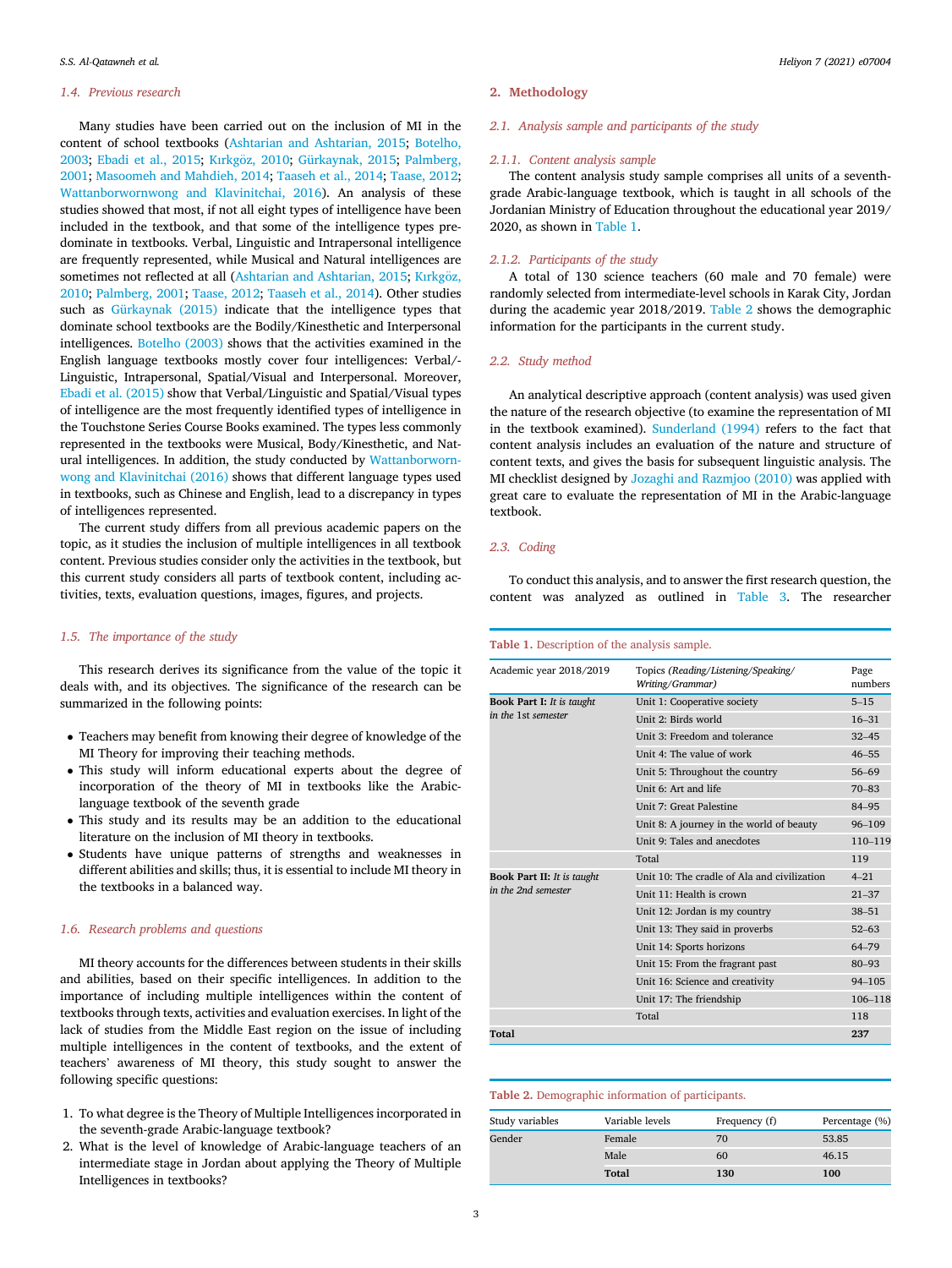# Table 3. Methods of analysis.

| Intelligence type                    | Indicators                                                                                                                                                                                                                                                                                                                                                                                                                                                                                                                                                                                                                                                                                                                                                                                                                                        | Codes         |
|--------------------------------------|---------------------------------------------------------------------------------------------------------------------------------------------------------------------------------------------------------------------------------------------------------------------------------------------------------------------------------------------------------------------------------------------------------------------------------------------------------------------------------------------------------------------------------------------------------------------------------------------------------------------------------------------------------------------------------------------------------------------------------------------------------------------------------------------------------------------------------------------------|---------------|
| Verbal/Linguistic<br>intelligence    | The textbook provides students with:<br>Listening activities, authentic listening activities (e.g. listening to CDs, TV, radio, etc.), pronunciation activities, games that develop<br>sentence structure, various speaking activities, role-play activities, stories to accomplish certain tasks, riddle activities, activities that help<br>students produce a summary (oral or written), silent reading activities, oral reading activities (reading aloud), a variety of reading activities<br>(such as, group, choral, chain), issues that challenge the reader to think critically, literary passages, syntactical and logical linguistic<br>exercises, activities related to homonyms, synonyms, and antonyms, activities that require students to use new vocabulary<br>communicatively, various writing activities, word-building games. | (VL)          |
| Logical-mathematical<br>intelligence | The textbook provides students with:<br>Activities that encourage students to do mathematical activities, activities that require students to sequence information, activities that<br>require students to collect data, activities that require students to investigate and analyze matters scientifically, predictions or guessing<br>activities, activities that require computing skills, activities that promote critical thinking, activities that require problem-solving, activities<br>that help students classify, activities that require students to respond to cause and effect, matching activities, word order activities, sentence<br>order activities, and grammar activities presented inductively and deductively.                                                                                                             | (LM)          |
| Bodily/Kinesthetic<br>intelligence   | The textbook provides students with:<br>Activities that require students to respond and express themselves physically, activities that require them to act out (an event for example),<br>activities that require students to mime an event, games that require physical action/s, various kinds of manipulative activities to solve<br>problems or to learn, activities involving total physical response (TPR), hands-on activities, role-play activities, activities for performing<br>skits, drama or characterization, activities to be done outside the classroom (visits, field trip), and language activities.                                                                                                                                                                                                                            | (BK)          |
| Musical intelligence                 | The textbook provides students with:<br>Activities that help students express themselves through music and/or rhythm, activities that help students listen to a variety of recordings,<br>activities that help students be sensitive to rhythm, tone, pitch, melody, poetry, phonetics and pronunciation activities, activities that help<br>students create their own songs and jingles, activities that require students to create songs for skits and plays, activities that require students<br>to summarize concepts or ideas from songs or poems, musical cloze activities, activities that encourage students to write and perform their<br>own songs, and activities involving poetic rhythms.                                                                                                                                            | (M)           |
| Interpersonal intelligence           | The textbook provides students with:<br>Pair work communicative and group work communicative activities, activities that require students to act out dialogues, activities that<br>enhance the use of interactive software programs, peer tutoring, activities that help students discuss, perceive, interpret and understand<br>each other's intentions, debates, and panels, play activities, activities for peer editing (giving and receiving feedback), group work<br>brainstorming activities, activities that help students respond to non-verbal language (facial expression/body language), and group-writing<br>projects.                                                                                                                                                                                                               | $(\text{IP})$ |
| Intrapersonal intelligence           | The textbook provides students with:<br>Activities that help students reflect on their work independently, activities of enhancing self-assessment, activities of thinking strategies,<br>imaginative activities, activities for journal writing, activities for independent readings, activities for reflection time for students, activities<br>that help students understand their inner world of emotions, thoughts, etc.                                                                                                                                                                                                                                                                                                                                                                                                                     | (IR)          |
| Naturalist intelligence              | The textbook provides students with:<br>Activities that help students understand the natural world of plants and animals, activities that help students categorize and classify objects,<br>elements, etc., activities that require collecting objects, studying, and grouping them, activities that help learners know about the world and<br>know how it works, activities that help students discriminate between human artifacts (cars, clothes), activities to be done outside the<br>classroom (zoo visits, museum visits, nature walks, and field trips), activities that require students to perform experiments, activities that<br>require students to use objects from the natural world, activities that help students question natural events, and activities that ask students<br>to describe changes in the local environment.     | (N)           |
| Visual/Spatial intelligence          | The textbook provides students with:<br>Flashcards and posters, illustrations that add and explain meanings, activities that require students to respond to pictures, paintings, films,<br>videos, slide shows, etc., activities that require students to paint, draw, do sketches or create any artwork, activities that require students to<br>solve jigsaw puzzles, activities that require students to solve mazes or other spatial tasks, activities that require students to create a poster,<br>activities that encourage students to decorate bulletin boards, activities that encourage students to arrange learning corners, activities that<br>encourage students to write descriptive paragraphs, and activities that require students to use or respond to multi-media (such as CD-<br>ROMS, DVDs, video films, etc.).               | (VS)          |

independently studied by means of the indicators given in Table 2, the activities exercises, images, and text in the units of the textbook in order to find the frequency and the percentage of presence of every type of multiple intelligence.

To investigate the research question regarding the degree of representation of MI indicators in the textbook, each type of intelligence that could appear in the textbook was coded and handled separately. For example, for Verbal/Linguistic intelligence (VL), the researcher counted the frequencies for all the Verbal/Linguistic intelligence indicators that were found in the activities, texts, techniques, materials, and descriptions. The same procedure was implemented for other types of intelligences.

# *2.4. Validity and reliability of the tool*

The search tool was tested by submitting it to two faculty members of Arabic-language teaching from three UAE universities (Sharjah University, United Arab Emirates University, and Al Ain University), and textbook design specialists. Nueuendorf (2002) and Wang (2011) pointed out that the percentage of the agreement is the simple percentage of agreement among all coders' decisions in coding the same units of data. Thus, internal consistency was calculated using the Holste equation, which is formulated as follows:

Coefficient of Reliability =  $2M/(N1+N2)$ 

where:

- M: The number of observed indicators agreed by Coder 1 and Coder 2.
- N1: The number of observed indicators in Coder 1.
- N2: The number of observed indicators in Coder 2.

The result for the Holste equation was 0.91, which the results ranged from 0.639 to 1.0, as shown in Table 4.

#### *2.5. Questionnaire*

The purpose of the questionnaire is to explore the level of knowledge of Arabic-language teachers of an intermediate stage in Jordan about applying the Theory of Multiple Intelligences in textbooks. Where the first part of the questionnaire consisted of general information from Arabic-language teachers ( $n = 130$ ), the second part consisted of 20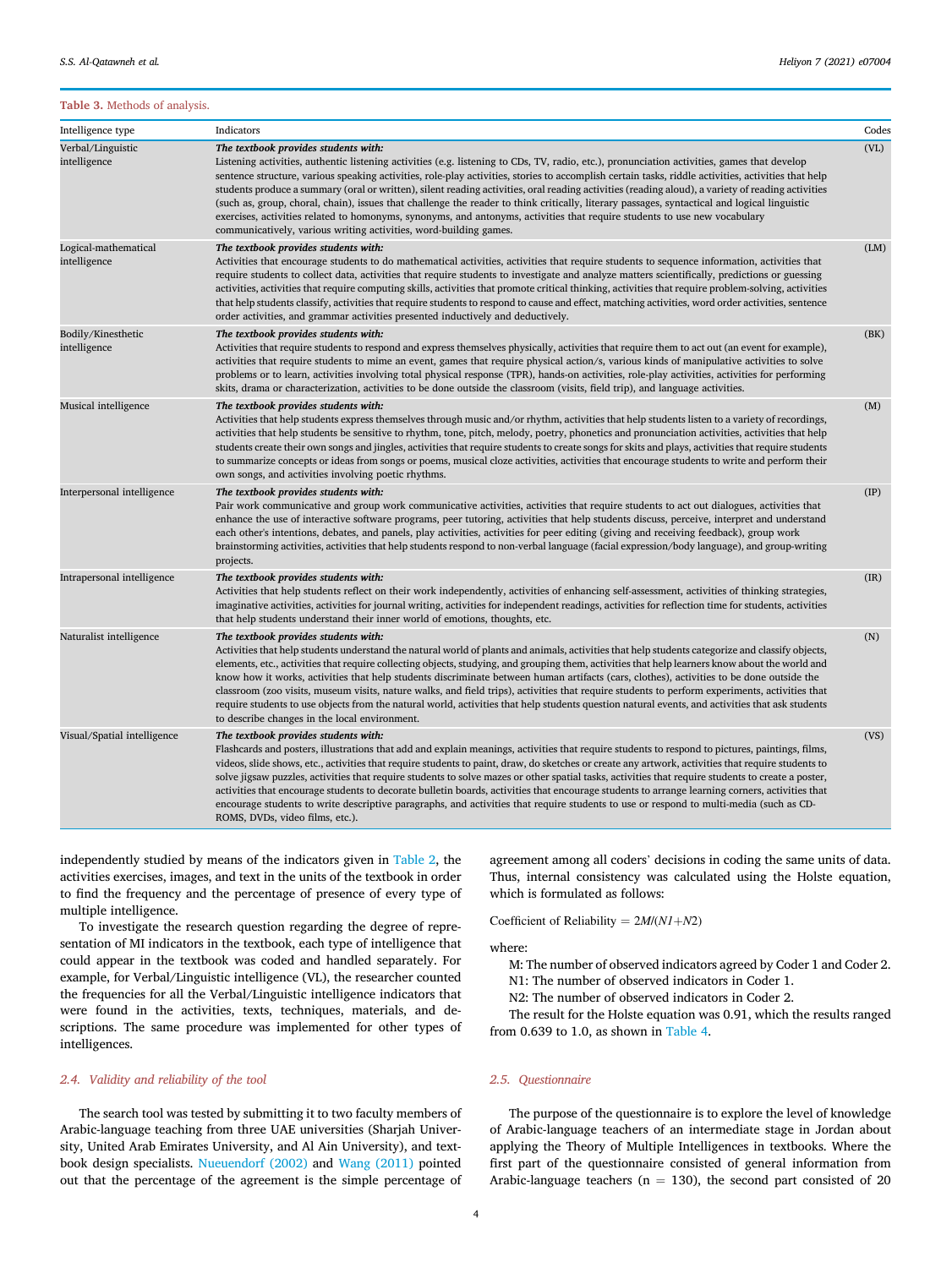# Table 4. Interrater reliability.

| Items                                  | Coder 1 | Coder 2        | Agreement between<br>Coder 1 & Coder 2 | Coefficient of<br>Reliability |
|----------------------------------------|---------|----------------|----------------------------------------|-------------------------------|
| Verbal/Linguistic intelligence (VL)    | 14      | 12             | 12                                     | 0.92                          |
| Logical/Mathematical intelligence (LM) | 9       |                |                                        | 0.87                          |
| Bodily/Kinesthetic intelligence (BK)   |         | 6              | 6                                      | 0.92                          |
| Musical intelligence (M)               | 6       | 6              | 6                                      | 1.00                          |
| Interpersonal intelligence (IP)        | 11      | 8              | 8                                      | 0.84                          |
| Intrapersonal intelligence (IR)        |         | 6              | 6                                      | 0.92                          |
| Naturalist intelligence (N)            | 8       |                |                                        | 0.93                          |
| Visual/Spatial intelligence (VS)       | 5       | $\overline{4}$ | 4                                      | 0.89                          |
| Total                                  | 67      | 56             | 56                                     |                               |
| Mean of Coefficient of Reliability     |         |                | 0.91                                   |                               |

statements related to the aim of the study. The investigator used for the closed-statement a 5-point Likert scale to assess agreement to a series of statements (score intervals: *Very little* =  $1.00-1.80$ , *little* =  $1.81-2.60$ ,  $Moderate = 2.61-3.40$ ,  $High = 3.41-4.20$ ,  $Very high = 4.21-5.00$  to collect data, which indicates that quantitative analysis was applied in this study. To ensure that the questionnaire was valid, it was sent to eight specialists from different academic institutions who gave written comments and suggestions, then the investigator modified certain statements to ensure that the purpose of the study was met. Similarly, the internal consistency was measured utilizing Cronbach's Alpha. Table 5 shows the Cronbach's Alpha reliability coefficients for each of the questionnaire items, in addition to the total Cronbach's Alpha reliability coefficient (0.832), signifying a good level of reliability (Taber, 2018).

# *2.6. Statistical processing methods*

The investigator used the SPSS software program to analyze the data by performing a descriptive analysis, including a frequency calculation, average, and standard deviation (SD), in addition to Chi-Square.

# 3. Results

# Research Question 1: To what degree is the Theory of Multiple Intelligences incorporated in the seventh-grade Arabic-language textbook?

In order to find out the degree to which MI indicators are represented in the studied textbook, the researcher counted the frequency of appearance of MI indicators in the textbook, and Chi-Square analysis was used. Tables 6 and 7 below show the observed frequency and percentage of appearance of each intelligence type in the studied textbook, showing results for Part I and Part II respectively.

Table 6 reveals that from among 280 instances of all types of intelligence, Verbal/Linguistic intelligence (VL) showed the highest

| Table 5. Cronbach's Alpha Reliability Coefficients for each of the Questionnaire<br>Items. |         |                  |     |         |                  |  |
|--------------------------------------------------------------------------------------------|---------|------------------|-----|---------|------------------|--|
| No.                                                                                        | Item    | Cronbach's Alpha | No. | Item    | Cronbach's Alpha |  |
| $\mathbf{1}$                                                                               | Item 1  | .818             | 11  | Item 11 | .821             |  |
| $\overline{2}$                                                                             | Item 2  | .810             | 12  | Item 12 | .818             |  |
| 3                                                                                          | Item 3  | .813             | 13  | Item 13 | .840             |  |
| $\overline{4}$                                                                             | Item 4  | .828             | 14  | Item 14 | .819             |  |
| 5                                                                                          | Item 5  | .819             | 15  | Item 15 | .825             |  |
| 6                                                                                          | Item 6  | .817             | 16  | Item 16 | .825             |  |
| 7                                                                                          | Item 7  | .815             | 17  | Item 17 | .817             |  |
| 8                                                                                          | Item 8  | .854             | 18  | Item 18 | .817             |  |
| 9                                                                                          | Item 9  | .839             | 19  | Item 19 | .822             |  |
| 10                                                                                         | Item 10 | .828             | 20  | Item 20 | .832             |  |
| Total                                                                                      |         |                  |     | 0.832   |                  |  |

frequency (121) and percentage (43.2%) in the textbook in general, followed by Visual/Spatial intelligence (VS), with an observed frequency of 50 and 17.9%. The other types of intelligence appeared in the content of the textbook as follows according to the observed frequency and percentage respectively: Interpersonal intelligence (IP) 32 (11.4%), Intrapersonal intelligence (IR) 28 (10.0%), Naturalist intelligence (N) 18 (6.4%), Bodily/Kinesthetic intelligence (BK) 13 (4.6%), Logical/Mathematical intelligence (LM) 27 (4.8%). Meanwhile, Musical intelligence (M) had the lowest observed frequency of all of the intelligence types, with an observed frequency of 6 and percentage of 2.1%. Table 6 shows that the Chi-Square value was 280.629 with a significance level of 0.000, which means that there is no balance between the multiple intelligence types in the Arabic-language textbook (Part I) for the seventh grade.

Table 6 reveals that from among 279 instances of all types of intelligence, Verbal/Linguistic intelligence (VL) showed the highest frequency (127) and percentage (45.5%) in the textbooks, followed by Visual/Spatial intelligence (VS), with observed frequency of 45 and 16.1%. The other types of intelligence that appeared in the content of the textbook showed the following frequencies and percentages: Interpersonal intelligence (IP) 33 (11.8%), Intrapersonal intelligence (IR) 26 (9.3%), Naturalist intelligence (N) 17 (6.1%). Meanwhile, Bodily/ Kinesthetic intelligence (BK) and Musical intelligence (M) showed the lowest frequency of all the intelligence types, both with an observed frequency of 6 and percentage of 2.1%. Table 7 shows that the Chi-Square value was 310.563 with a significance level of 0.000, which means that there is no balance between the multiple intelligence types in the seventh-grade Arabic-language textbook (Part II).

# Research Question 2: What is the level of knowledge of Arabiclanguage teachers of an intermediate stage in Jordan about applying the Theory of Multiple Intelligences in textbooks?

The results shown in Table 8 provide information on Arabic-language teachers' responses to the questionnaire statements related to the level of awareness of the multiple intelligences included in the textbooks.

The findings shown in Table 8 indicate that the mean for responses for all items (1–20) was 3.38 (SD 1.19). This means that Arabic-language teachers' level of awareness of multiple intelligences included in textbooks is moderate. It is also evident from Table 8 that Item 1 ('I encourage students in public debates and discussions') received the highest mean value, at a high level of 4.08, and Item 9 ('I make sure to link math problems and apply them to real examples of everyday life') the second highest, also at a high level with a mean value of 3.96. Moreover, Item 6 ('I encourage students to solve and do problems and exercises mathematical operations') ranked third, at a high level with a mean value of 3.95. Similarly, a high level was also found for Items 2, 7, 10, 12, 16, and 17 with the respective mean values of 3.74, 3.61, 3.78, 3.55, 3.71 and, 3.68.

The lowest mean (2.63) was received for Item 15 ('I use shapes and graphics to activate the memory of students') suggesting a moderate level. In the same way, a moderate level was also obtained for Items 3, 4,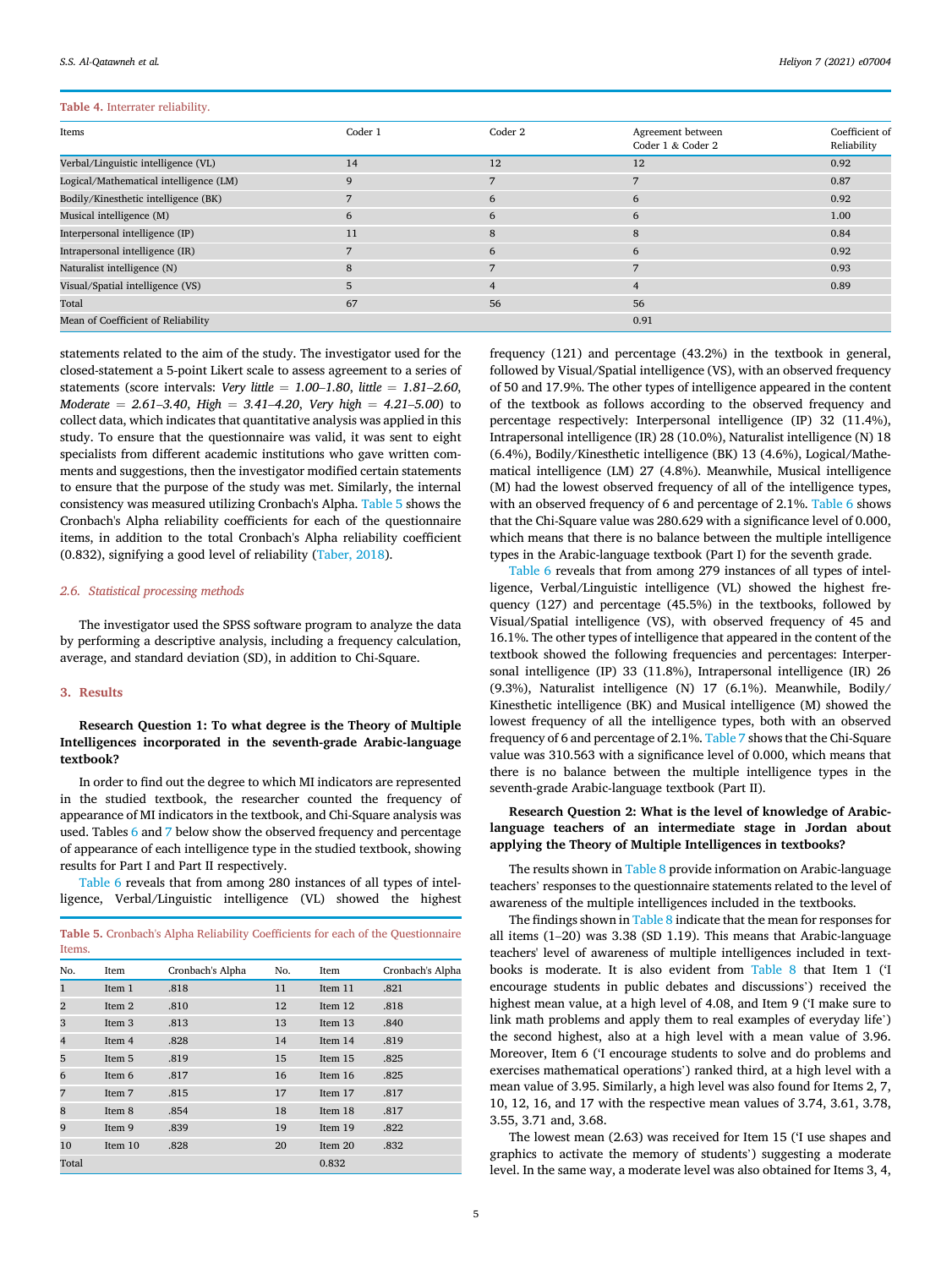Table 6. Frequency and percentage of types of multiple intelligences in the seventh-grade Arabic-Language textbook (part I): Chi-square analysis.

| Intelligence type | Observed | Percent (%) | Expected                 | Residual                 | Chi-Square               | df                       | Sig. |  |  |  |  |  |  |  |  |  |  |  |  |  |  |  |  |  |  |  |  |  |  |  |  |  |  |       |
|-------------------|----------|-------------|--------------------------|--------------------------|--------------------------|--------------------------|------|--|--|--|--|--|--|--|--|--|--|--|--|--|--|--|--|--|--|--|--|--|--|--|--|--|--|-------|
| (VL)              | 121      | 43.2        | 35.0                     | 86.0                     | 280.629                  | $\overline{ }$           |      |  |  |  |  |  |  |  |  |  |  |  |  |  |  |  |  |  |  |  |  |  |  |  |  |  |  | 0.000 |
| (LM)              | 12       | 4.3         | 35.0                     | $-23.0$                  |                          |                          |      |  |  |  |  |  |  |  |  |  |  |  |  |  |  |  |  |  |  |  |  |  |  |  |  |  |  |       |
| (BK)              | 13       | 4.6         | 35.0                     | $-22.0$                  |                          |                          |      |  |  |  |  |  |  |  |  |  |  |  |  |  |  |  |  |  |  |  |  |  |  |  |  |  |  |       |
| (M)               | 6        | 2.1         | 35.0                     | $-29.0$                  |                          |                          |      |  |  |  |  |  |  |  |  |  |  |  |  |  |  |  |  |  |  |  |  |  |  |  |  |  |  |       |
| $(\text{IP})$     | 32       | 11.4        | 35.0                     | $-3.0$                   |                          |                          |      |  |  |  |  |  |  |  |  |  |  |  |  |  |  |  |  |  |  |  |  |  |  |  |  |  |  |       |
| (IR)              | 28       | 10.0        | 35.0                     | $-7.0$                   |                          |                          |      |  |  |  |  |  |  |  |  |  |  |  |  |  |  |  |  |  |  |  |  |  |  |  |  |  |  |       |
| (N)               | 18       | 6.4         | 35.0                     | $-17.0$                  |                          |                          |      |  |  |  |  |  |  |  |  |  |  |  |  |  |  |  |  |  |  |  |  |  |  |  |  |  |  |       |
| (VS)              | 50       | 17.9        | 35.0                     | 15.0                     |                          |                          |      |  |  |  |  |  |  |  |  |  |  |  |  |  |  |  |  |  |  |  |  |  |  |  |  |  |  |       |
| Total             | 280      | 100%        | $\overline{\phantom{a}}$ | $\overline{\phantom{a}}$ | $\overline{\phantom{a}}$ | $\overline{\phantom{a}}$ | ٠    |  |  |  |  |  |  |  |  |  |  |  |  |  |  |  |  |  |  |  |  |  |  |  |  |  |  |       |

Table 7. Frequency and percentage of types of multiple intelligences in the seventh-grade Arabic-Language textbook (part II): Chi-square analysis.

| Intelligence type | Observed | Percent (%) | Expected | Residual                 | Chi-Square | df     | Sig.   |  |  |       |  |  |  |  |  |  |  |  |  |
|-------------------|----------|-------------|----------|--------------------------|------------|--------|--------|--|--|-------|--|--|--|--|--|--|--|--|--|
| (VL)              | 127      | 45.5        | 34.9     | 92.1                     | 310.563    |        |        |  |  | 0.000 |  |  |  |  |  |  |  |  |  |
| (LM)              | 15       | 5.4         | 34.9     | $-19.9$                  |            |        |        |  |  |       |  |  |  |  |  |  |  |  |  |
| (BK)              | 8        | 2.9         | 34.9     | $-26.9$                  |            |        |        |  |  |       |  |  |  |  |  |  |  |  |  |
| (M)               | 8        | 2.9         | 34.9     | $-26.9$                  |            |        |        |  |  |       |  |  |  |  |  |  |  |  |  |
| $(\text{IP})$     | 33       | 11.8        | 34.9     | $-1.9$                   |            |        |        |  |  |       |  |  |  |  |  |  |  |  |  |
| (IR)              | 26       | 9.3         | 34.9     | $-8.9$                   |            |        |        |  |  |       |  |  |  |  |  |  |  |  |  |
| (N)               | 17       | 6.1         | 34.9     | $-17.9$                  |            |        |        |  |  |       |  |  |  |  |  |  |  |  |  |
| (VS)              | 45       | 16.1        | 34.9     | 10.1                     |            |        |        |  |  |       |  |  |  |  |  |  |  |  |  |
| Total             | 279      | 100%        | $\sim$   | $\overline{\phantom{a}}$ | $\sim$     | $\sim$ | $\sim$ |  |  |       |  |  |  |  |  |  |  |  |  |

5, 8, 11, 13, 14, 18, 19, and 20 with the respective mean values of 3.38, 3.37, 2.80, 2.99, 3.14, 2.66, 2.67, 3.27, 3.33, and 3.24.

# 4. Discussion

The findings relating to the first research question showed that the studied textbook includes various percentages of representation of the MI types, implying that the representation of the different intelligences was unbalanced in the textbook content topics that were analyzed.

Tables 6 and 7 show the distribution of different types of MIs in the textbook (Part I and Part II) examined. As a language-subject textbook, this textbook obviously focuses predominantly on verbal/linguistic intelligence, which had the highest observed frequency (Part  $I = 121$  and Part II = 127) and percentage (Part I = 43.2% and Part II = 45.5) of all of the intelligence types examined in the textbook, making of 44.36% of all instances of intelligence types observed. This result may because this book is about language related to communication, explaining a fact so that linguistic intelligence has a higher percentage, whereas linguistic

Table 8. Means and SD of the teachers' responses regarding their awareness of the multiple intelligences included in the textbooks.

| No.            | Item                                                                                                    | Mean | Standard<br>Deviation | Degree   |
|----------------|---------------------------------------------------------------------------------------------------------|------|-----------------------|----------|
| 1              | I encourage students in public debates and discussions.                                                 | 4.08 | 1.24                  | High     |
| $\overline{2}$ | I give students time to express their opinions.                                                         | 3.74 | 1.19                  | High     |
| 3              | I use a narration style with the students.                                                              | 3.38 | 1.25                  | Moderate |
| 4              | I encourage students to solve puzzles and examples.                                                     | 3.37 | 1.25                  | Moderate |
| 5              | I take into account the individual differences between students in their ability to express themselves. | 2.80 | 1.27                  | Moderate |
| 6              | I encourage students to solve and do problems and exercises using mathematical operations.              | 3.95 | 1.11                  | High     |
| 7              | I work to develop students' logical thinking skills.                                                    | 3.61 | 1.35                  | High     |
| 8              | I encourage students who deal with shapes and encourage them to classify in a logical way.              | 2.99 | 1.57                  | Moderate |
| 9              | I make sure to link math problems and apply them to real examples of everyday life.                     | 3.96 | 1.07                  | High     |
| 10             | With students, I use critical thinking.                                                                 | 3.78 | .86                   | High     |
| 11             | I encourage students to learn through interaction with others.                                          | 3.14 | 1.11                  | Moderate |
| 12             | I focus on student participation in discussions that address community issues.                          | 3.55 | .87                   | High     |
| 13             | I enhance social relations between students.                                                            | 2.66 | 1.16                  | Moderate |
| 14             | I encourage students to consider other people's feelings.                                               | 2.67 | 1.16                  | Moderate |
| 15             | I use shapes and graphics to activate the memory of students.                                           | 2.63 | 1.12                  | Moderate |
| 16             | I'm helping students read maps.                                                                         | 3.71 | 1.25                  | High     |
| 17             | I promote students who have a sense of music.                                                           | 3.68 | 1.19                  | High     |
| 18             | I encourage students who have the capacity to make decisions in different situations.                   | 3.27 | 1.26                  | Moderate |
| 19             | I encourage students to reveal their strengths and weaknesses.                                          | 3.33 | 1.24                  | Moderate |
| 20             | I respect individual differences in terms of students' values and attitudes.                            | 3.24 | 1.22                  | Moderate |
| Total          |                                                                                                         | 3.38 | 1.19                  |          |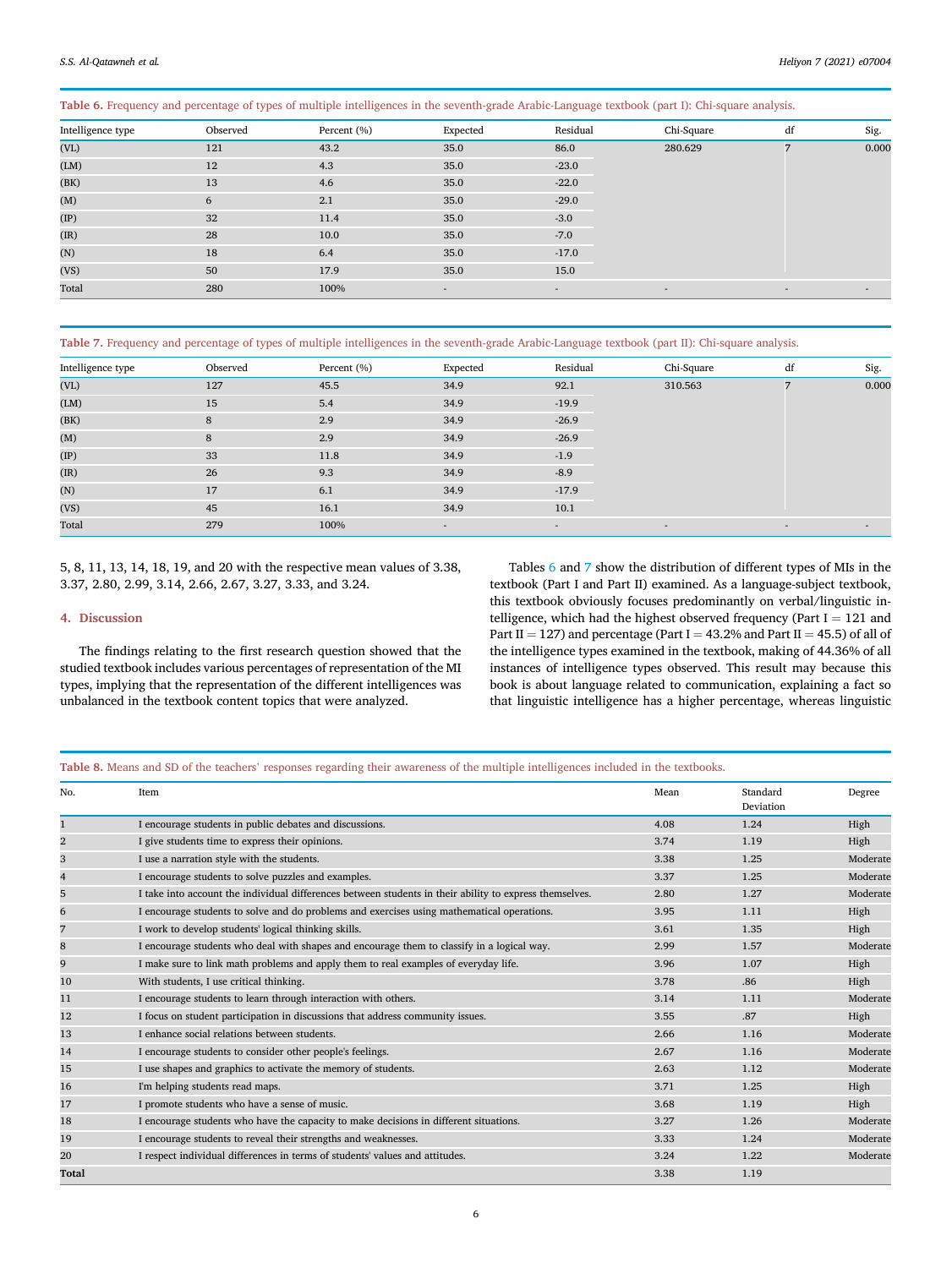intelligence is the means of communication, understanding, and use of language and information processing, it represents a means of communication between the teacher and their students, or between students. It is the students who possess this kind of intelligence that dominate the minds of designers and curriculum developers. They receive the highest share of teachers' interest and respect in the traditional educational system. The finding is in line with the findings of the similar previous studies (Ashtarian and Ashtarian, 2015; Boulmaiz, 2017; Botelho, 2003; Ebadi et al., 2015; Ebadi and Beigzadeh, 2016; Estaji and Nafisi, 2014; Jado, 2015; Kırkgöz, 2010; Omer, 2017; Palmberg, 2001; Taaseh et al., 2014). This is because it helps students to learn new things, and need to learn the phonetics of the language, syntax, and semantics, in addition, this linguistic intelligence gives students' the ability to use words well, both written and spoken. However, it differs from those of other studies (Nasiri et al., 2012; Al-Shboul and Al-Khawaldeh, 2014). The next most extensively used intelligence type is Visual/Spatial intelligence (VS) in terms of frequency (Part I = 50 and Part II = 45) and percentage (Part I = 17.9% and Part II = 16.1%). This type of intelligence requires students to have the mental and graphical ability to visualize things and ideas in space, color, form, and shape. These finding are compatible with those reported by other authors, such as Ebadi et al. (2015), Ebadi and Beigzadeh (2016), Kırkgöz (2010), and Taaseh et al. (2014), but differ from other studies (Jado, 2015). Interpersonal intelligence (IP) was the third most regularly addressed kind of intelligence, with observed frequencies of 32 (Part I) and 33 (Part II) and percentages of 11.4% (Part I) and 11.8% (Part II). This type of intelligence was discerned during the analysis process in the content activities of the book in forms such as "Discuss with your colleagues" and "Discuss with your teacher." This finding is in line with the findings of similar previous studies (Gürkaynak, 2015).

The results of the current study indicate that Intrapersonal intelligence (IR) was the fourth most regularly addressed kind of intelligence, with observed frequencies in Part I of 28 and Part II of 26, and percentages in Part I of 10.0% and Part II of 9.3%. This type of intelligence encourages students with self-understanding, as well as the ability to recognize one's similarities to and differences from others, and effectively work on one's desired capacities and motivations. In previous studies, this type of intelligence was low in frequency and represented a small percentage (Ebadi and Beigzadeh, 2016; Gürkaynak, 2015; Taaseh et al., 2014). Moreover, it was absent in the results of Ebadi et al. (2015). Naturalist intelligence (N) was the fifth most regularly addressed kind of intelligence, with observed frequencies in Part I of 18 and Part II of 17 and percentages in Part I of 6.4% and Part II of 6.1%. This type of intelligence encourages students with the capacity to perceive the natural world and environment effectively. In one study, this type of intelligence came in with the lowest frequency and percentages (Kırkgöz, 2010). Moreover, it was absent in the results of other studies (Ashtarian and Ashtarian, 2015; Taaseh et al., 2014). The current results revealed that Musical intelligence (M) had the lowest frequency of all of the intelligence types, and is reflected in the smallest percentage of the activities and content in Part I (2.1%) and Part II (2.9%). This may be due to cultural considerations. This finding is in line with previous studies (Ebadi and Beigzadeh, 2016; Gürkaynak, 2015; Jado, 2015). Musical intelligence was absent in the results of other studies (Ashtarian and Ashtarian, 2015; Taaseh et al., 2014).

Logical/Mathematical intelligence (LM) was also found to be represented at a low percentage in Part I (4.3%) and Part II (5.4%). This type of intelligence requires from students the ability to calculate, quantify, consider propositions and hypotheses, and carry out complete mathematical operations. This low percentage may be due to the fact that, in the content of this Arabic textbook, there is no need to do mathematical operations, measurements or calculations. This finding agrees with the studies of Gürkaynak (2015) and Jado (2015). The Bodily/Kinesthetic intelligence (BK) was represented at a percentage of 3.8%. In a previous study (Gürkaynak, 2015), this type of intelligence was found to be one of the most prominent types of intelligence. However, in other studies, Bodily/Kinesthetic intelligence was represented at a more mid-range

level (Estaji and Nafisi, 2014; Kırkgöz, 2010). This type of intelligence suits those who have good coordination, bodily awareness and have a good understanding of the world through the body. According to Armstrong (2000), individuals with Bodily/Kinesthetic intelligence are able to make complicated and sensitive movements. They are successful in using their bodies to express emotions and use their hands to produce things.

As can clearly be seen in Tables 6 and 7, the results of the present study indicate that, while multiple intelligences are represented in the Arabic-language textbook, the predominant intelligences were Verbal/ Linguistic (VL), Visual/Spatial (VS), and Interpersonal intelligence (IP), with only a small percentage of distribution for such intelligence types as Intrapersonal intelligence (IR), Naturalist intelligence (N), Logical/ Mathematical intelligence (LM), Bodily/Kinesthetic intelligence (BK), and Musical intelligence (M). These results indicate that the authors and designers of the curriculum are not sufficiently incorporating MI theory, and did not give enough attention to the representation of multiple intelligences as a good and correct distribution in the content of the seventh-grade textbook.

On the other hand, for the findings relating to the second research question, the results in Table 8 showed that Arabic-language teachers have a moderate awareness of MI theory included in Arabic-language textbooks, with the general average for their response having been measured as 3.38 (SD 1.19). This finding is consistent with several previous studies on the level of awareness of multiple intelligences among teachers, including in Arabic-language textbooks (Al-Najjar, 2010; Al-Sarayrah, 2006; Cutshall, 2003; Gunst, 2004). In addition to their modest experience in dealing with the content of the textbook, this result could be attributed to a lack of professional training programs for teachers. Moreover, this result means that teachers 'awareness of the importance of including the theory of multiple intelligences in the textbook needs to be strengthened and improved by increasing their awareness and understanding of the importance of merging Multiple Intelligences and including them in the textbook. This can be done through teacher training courses as they develop professionally.

### 5. Conclusions

This study examined a seventh-grade Arabic-language textbook (Part I and Part II) approved by the Ministry of Education for use in schools in Jordan in relation to the representation of MI theory, as reflected through the different topics and activities in the content, in order to identify the extent to which this locally-produced textbook caters to different intelligence types. The results of the analysis of this study indicate that, in terms of the representation of multiple intelligences in the Arabiclanguage textbook, Verbal/Linguistic, Visual/Spatial, and Interpersonal intelligences predominate, cumulatively making up a total percentage of 72.5% and 73.4% in Part I and Part II respectively. Moreover, the results refer to an unequal distribution for such intelligence types as Intrapersonal, Naturalist, Logical/Mathematical, Bodily/Kinesthetic, and Musical intelligences. Therefore, policies for dealing with the issues pertaining to the representation of multiple intelligences, as they appear in the textbook content, must be a primary concern for textbook authors. In addition, the findings indicate only moderate awareness among Arabiclanguage teachers about including the multiple intelligences in Arabiclanguage textbooks.

#### 6. Recommendations

Some recommendations are proposed in light of the study results:

- The necessity for curriculum authors and developers to create a textbook that caters for students with different MI types, by ensuring a more even distribution of the multiple intelligences in the content.
- Similar research on the expression of MIs should be carried out in reference to other Jordanian textbooks.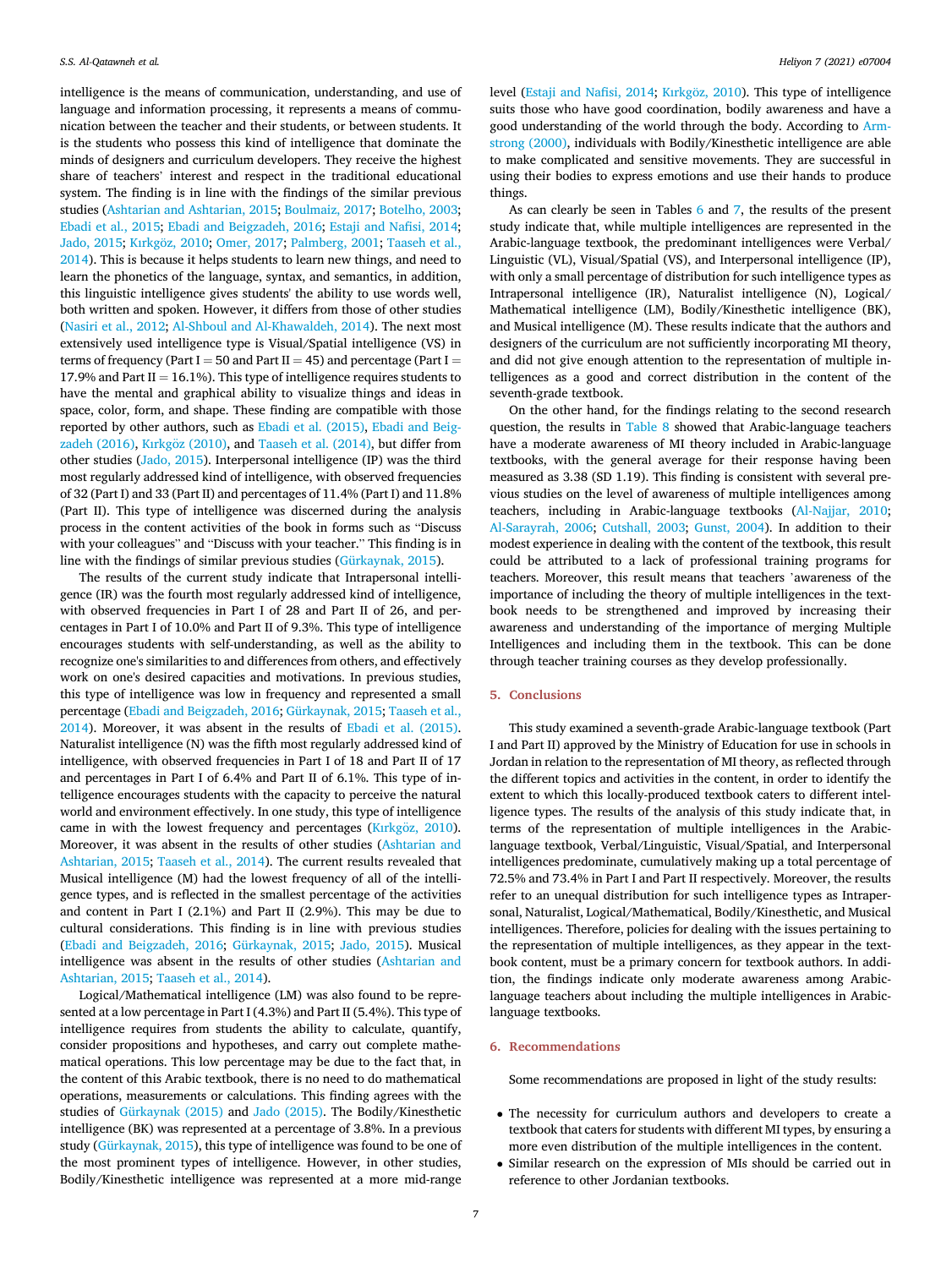Professional training programs in the study of textbook content should be implemented for teachers.

# 7. Limitations of the study

- Human limitation: The current study is limited to intermediate-level teachers in all Jordanian schools.
- Limitation of time: The second semester of the school year 2019/ 2020.
- Limitation of location: Arabic-language intermediate-level teachers in Karak City, Jordan.
- Limitation of the textbooks: The current research is limited to analyzing the content of the basic-level seventh-grade Arabiclanguage textbook (fifth edition), approved by the Jordanian Ministry of Education for the academic year 2019/2020.

### **Declarations**

#### *Author contribution statement*

Sami Sulieman Al-Qatawneh: Conceived and designed the experiments; Performed the experiments; Wrote the paper.

Najeh Rajeh Alsalhi: Conceived and designed the experiments; Analyzed and interpreted the data; Wrote the paper.

Mohd. Elmagzoub Eltahir: Performed the experiments.

Omar Ahmed Siddig: Contributed reagents, materials, analysis tools or data.

#### *Funding statement*

This research did not receive any specific grant from funding agencies in the public, commercial, or not-for-profit sectors.

# *Data availability statement*

Data will be made available on request.

#### *Declaration of interests statement*

The authors declare no conflict of interest.

# *Additional information*

No additional information is available for this paper.

#### References

- Al-Sarayrah, K., 2006. The degree of teachers' contribution to developing multiple intelligence among students in schools secondary. Mu'tah J. Res. Soc. Hum. Sci 3 (8), 43–72.
- Al-Najjar, I., 2010. The Level of Multiple Intelligences Among Members of the Faculty of Science at Umm Al-Qura University and its Relationship to the Skills of Their Creative Teaching. Master dissertation. Umm al-Qura University.
- Armstrong, T., 2000. Multiple Intelligence in the Classroom, second ed. Association for Supervision and Curriculum Development, Alexandria, VA.
- Armstrong, T., , Association for Supervision, Curriculum Development, 1994. Multiple Intelligences in the Classroom. Association for Supervision and Curriculum Development, Alexandria, Va.
- Ashtarian, H., Ashtarian, S., 2015. Representation of multiple intelligences in English for the students of medicine. Engl. Specif. Purp. World 48 (16), 1–7. http://www.es p-world.info/Articles\_48/Ashtarian-%20MI%20medicine.pdf.
- Al-Shboul, A., Al-Khawaldeh, N., 2014. Analysis of Islamic education textbooks in Jordan in light of intelligences theory. Jordan. J. Educ. Sci. 10 (3), 293–304.
- Boulmaiz, D., 2017. The place of the multiple intelligences theory in the Algerian EFL textbook: an evaluation of 1s year secondary school textbook "*at the crossroads*". Rev. Des. Sci. Hum. 8 (1), 19–29.
- Botelho, M., 2003. Multiple Intelligences Theory in English Language Teaching and Analysis of Current Textbooks, Materials, and Teachers' Perceptions. Unpublished master's thesis. Ohio University.
- Campbell, L., 1997. Variations on a Theme: How Teachers Interpret MI Theory [on- line]. http://www.ascd.org/readingroom/edlead/9709/campbell.html.
- Checkley, K., Campbell, L., Gardner, H., 1997. E*ducational leadership: Teaching for multiple intelligences*. Association for Supervision and Curriculum Development 55 (1), 1–108. Single Issue Magazine.
- Chen, J., Moran, S., Gardner, H., 2009. Multiple Intelligences Around the World. Jossey-Bass, New York, NY.
- Cocking, R.R., Mestre, J.P., Brown, A.L., 2000. NewAssoc. Supervis. Curricul. Develop. developments in the science of learning: using research to help students learn science and mathematics. J. Appl. Dev. Psychol. 21, 1–11.
- Christison, M., 1998. Applying multiple intelligences theory. Pres. In-serv. TEFL Educ. Progr. 36 (2), 2–19.
- Christison, M.A., Kennedy, D., 1999. Multiple Intelligences: Theory and Practice in Adult ESL. Key Resources. http://www.cal.org/adultesl/resources/digests/multiple-intellig ences.php.
- Cutshall, L.C., 2003. The Effects of Student Multiple Intelligence Preference on Integration of Earth Science Concepts and Knowledge within a Middle Grades Science Classroom. Unpublished Master's dissertation, Johnson University, Florida, USA.
- Diamond, M., Hopson, J., 1998. Magic Trees of the Mind: How to Nurture Your Child's Intelligence, Creativity, and Healthy Emotions from Birth through Adolescence. Dutton, New York, NY.
- Ebadi, S., Sabzevari, S., Beigzadeh, M., 2015. The representation of multiple intelligence types in touchstone series course books. Engl. Specif. Purp. World 1 (16), 1–24.
- Ebadi, S., Beigzadeh, M., 2016. Investigating the representation of multiple intelligences theory in TPSOL textbooks. J. Engl. Lang. Teach. 6l (21), 18–28.
- Estaji, M., Nafisi, M., 2014. Multiple intelligences and their representation in the EFL young learners' textbooks. Int. J. Res. Stud. Lang. Learn. 3 (6), 61–72.
- Eysenck, H., 1994. Manual for the Eysenck Personality Questionnaire (EPQ-R Adult). Educational Industrial Testing Service, San Diego, CA.
- Fasko, D., 2001. An analysis of multiple intelligences theory and its use with the gifted and talented. Roeper Rev. 23 (3), 126–130.
- Gardner, H., 1999. Intelligence Reframed: Multiple Intelligences for the 21st century. Basic Books, New York.
- Gardner, H., Moran, S., 2006. The science of multiple intelligences theory: a response to Lynn Waterhouse. Educ. Psychol. 41 (4), 227–232.
- Gardner, H., 1983. Frames of Mind: the Theory of Multiple Intelligences. Basic Books, New York, NY.
- Gürkaynak, E., 2015. A textbook adaptation using data gathered by a multiple intelligence inventory. Proc. Soc. Beh. Sci. 199, 285–292. https://www.sciencedirect .com/search?authors=Evren%20G%C3%BCrkaynak&show=25&sortBy=relevance.
- Gunst, G.A., 2004. A Study of Multiple Intelligences Among Teachers in Catholic Elementary Schools in the Archdiocese of Detroit. Doctoral Dissertation. Victoria University, Melbourne, Wayne State University, Michigan.
- Jado, S.M.A., 2015. The level of multiple intelligences in Arabic language textbooks for grades from (1-4) in Jordan in light of Gardner's theory. Creativ. Educ. 6, 1558–1572.
- Jozaghi, Z., Razmjoo, S.A., 2010. The representation of multiple intelligences types in the Top-notch series: a textbook evaluation. Pan-Pac. Assoc. Appl. Ling. 14 (2), 59–84.
- Jensen, A.R., 1998. The G Factor: the Science of Mental Ability. Praeger/Greenwoods, Westport, CT.
- Kırkgöz, Y., 2010. Catering for multiple intelligences in locally-published ELT textbooks in Turkey. Proc. Soc. Beh. Sci. 3 (1), 127–130.
- Lucas, A., Morley, R., Cole, T., 1998. Randomised trial of early diet in preterm babies and later intelligence quotient. Br. Med. J. 317, 1481–1487.
- Masoomeh, E., Mahdieh, N., 2014. Multiple intelligences and their representation in the EFL young learners' textbooks. Int. J. Res. Stud. Lang. Learn. 3 (6), 61–72. http://con sortiacademia.org/wp-content/uploads/IJRSLL/IJRSLL\_v3i6/731-2826-1-PB.pdf.
- Mindy, K., 2005. Living Usage Ingeniously on the Multiple Intelligences. Yuan-Liou, Taipei, Taiwan.
- Ministry of Education, 2018 March 25. *Curriculum and Textbooks Management*. Hashemite
- Kingdom of Jordan Ministry of Education. http://www.moe.gov.jo/ar/node/58. Nasiri, M., Ketabi, S., Dastjerdi, H., 2012. Multiple intelligences in locally-published ELT textbooks in Iran. Mod. J. Appl. Ling. 4, 258–266.
- Nueuendorf, K.A., 2002. The Content Analysis Guidebook. Sage, Thousand Oaks, CA. Nisbett, R.E., 2009. Intelligence and How to Get it: Why Schools and Cultures Count. W.
- W. Norton, New York, NY.
- Osmon, D.C., Jackson, R., 2002. Inspection time and IQ: Fluid or perceptual aspects of intelligence? Intelligence 30 (2), 119–127.
- Omer, B., 2017. The representation of multiple intelligences in north star coursebook: a content analysis. JUHD 3 (3), 590–594.
- Palmberg, R., 2001. Catering for Multiple Intelligences in EFL Course Books. HLT Magazine. January 2002, Available online at. http://www.htlmag.co.uk/Jan02 /sart6htm.
- Sinder, D.P., 2001. Multiple Intelligences Theory and Foreign Language Teaching. Unpublished doctoral dissertation, University of Utah.
- Spirovska, E., 2013. Integrating multiple intelligences in teaching English as a foreign language - SEEU experiences and practices. SEEU Rev. 9 (1), 1–12.
- Sunderland, J., 1994. Exploring Gender: Questions and Implications for English Language Education. Prentice Hall, New York, NY.
- Taaseh, Y., Mohebbi, A., Mirzaei, F., 2014. Intelligence profile of Iranian domestically designed and published ELT textbooks and students' multiple intelligences. Int. J. Lang. Ling. 2 (4), 24–31.
- Taase, Y., 2012. Multiple intelligence theory and Iranian textbooks: an analysis. J. Pan Pac. Assoc. Appl. Ling. 16 (1), 73–82.
- Tahriri, A., Divsar, H., 2011. EFL learner's self-perceived strategy use across various intelligence types: a case study. J. Pan Pac. Assoc. Appl. Ling. 15, 115–138.